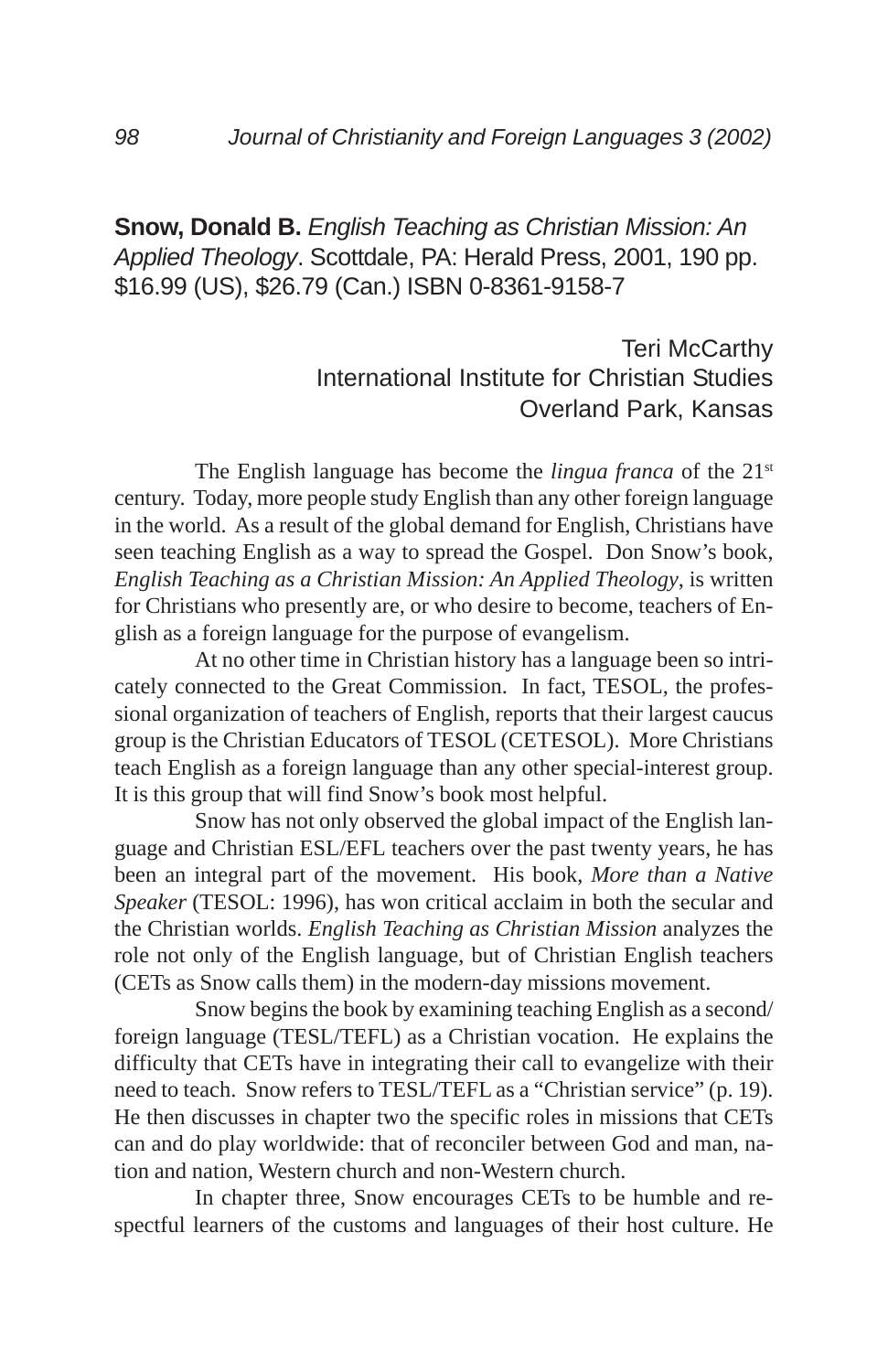clearly illustrates that what one does outside the classroom is as important as what takes place inside the classroom, as far as Christian witness is concerned. He strongly promotes cultural sensitivity to the host nation.

In chapters four through seven, Snow breaks down the specific ways that TESL/TEFL can be an effective tool for evangelism and insightfully points out ways in which it can actually harm the Christian witness. He explores in turn English teaching as witness, as ministry, as Christian service and as peacemaking. In these four chapters, Snow's years of overseas teaching provide an invaluable milieu for his honest and unique observations and conclusions.

In the final chapter, "English Teachers as Bridges Between Churches," Snow gives practical, step-by-step advice concerning how CETs can help expand a vision for the world for their home churches. They can also help the host-nation church have a voice outside its own borders. Snow challenges CETs to see that one significant service they can provide to the Body of Christ is to be a link of communication and understanding between these two groups. By making the connection between them, they can then find ways of helping one another and of seeing God working around the world.

*English Teaching as Christian Mission* should be required reading for Christian university students pursuing a degree or certificate in TESL/ TEFL. Snow has done a good job of presenting both the strengths and the weakness of this peculiar approach to evangelism. He grapples with the difficulties of the "dual role" (p. 70) dilemma of the CET: "Am I a missionary or am I a teacher?", and he honestly admits, "These are not easy questions and I have no easy answers" (p. 71).

However, there is an aspect of this dilemma that, unfortunately, Snow does not explore. Why should there be a dichotomy between the missionary role and the teaching role? Why should teaching English as a second or foreign language *not* be considered as the individual's calling, and soul-winning a natural by-product of one's teaching and love for students? Snow has explained the problem, and described this dichotomy, but not explored adequately the biblical option that teaching *is* a calling and that ESL/EFL can be a sacred subject when surrendered to the Lordship of Christ. When the CET is faithfully and effectively teaching, she is *ministering* and successfully fulfilling her calling.

Another weakness of Snow's book is the absence of any mention of the role of prayer. One vital and significant activity that CETs around